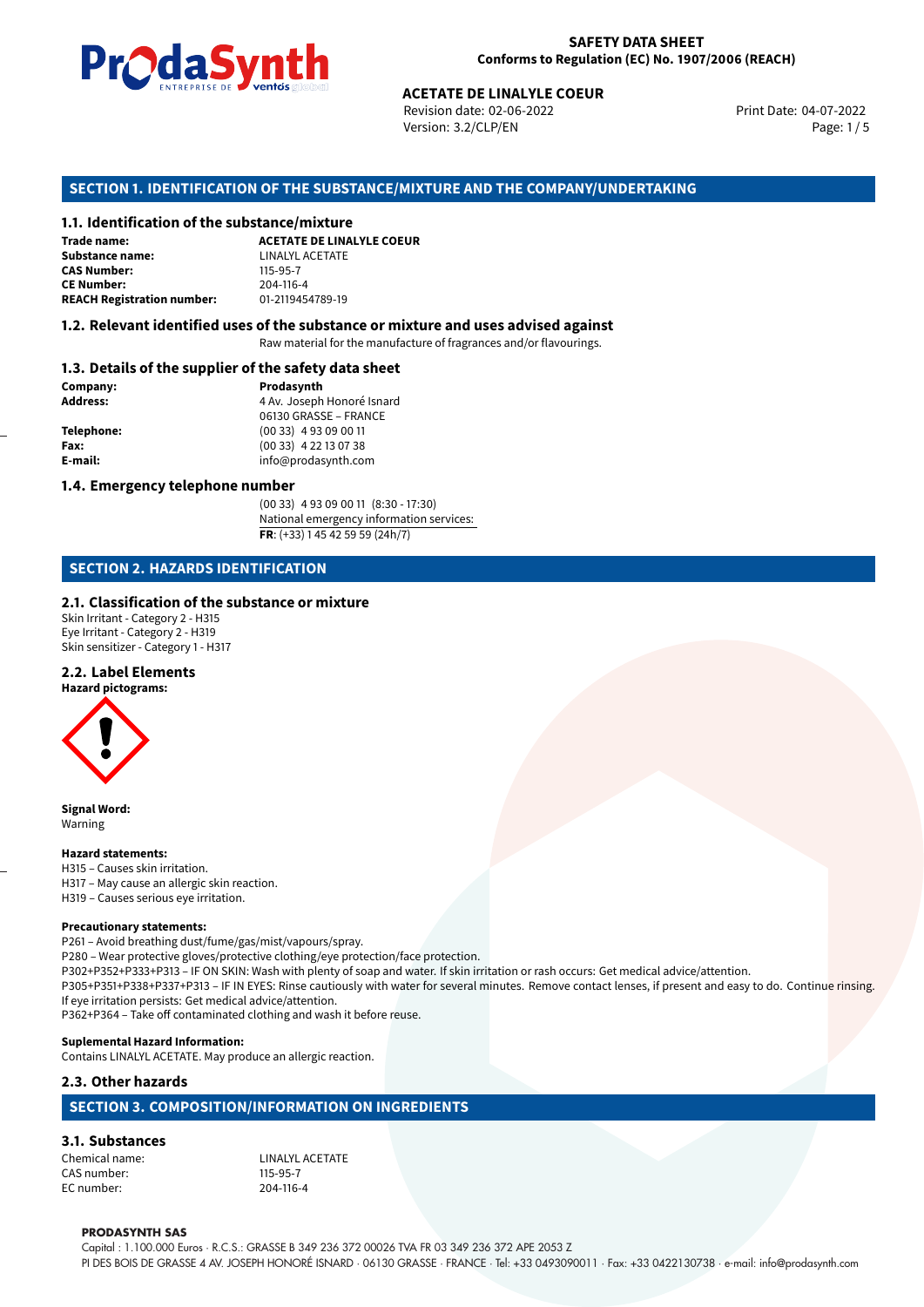

Revision date: 02-06-2022 Version: 3.2/CLP/EN Page: 2 / 5

#### **Hazardous constituents:**

| <b>Chemical Name</b> | % (w/w)   | <b>CAS No</b><br><b>EC No</b> | Classification according to Regulation 1272/2008                          |
|----------------------|-----------|-------------------------------|---------------------------------------------------------------------------|
| LINALYL ACETATE      | $\geq$ 50 | 115-95-7<br>204-116-4         | Skin Irrit. 2 - H315<br>Eve Irrit. 2 - H319<br><b>Skin Sens. 1 - H317</b> |

[See the full text of the hazard statements in section 16.](#page-4-0)

#### **3.2. Mixtures**

Not applicable.

#### **SECTION 4. FIRST-AID MEASURES**

#### **4.1. Description of necessary first aid measures**

| Ingestion:    | Rinse mouth with water.                                                                                               |
|---------------|-----------------------------------------------------------------------------------------------------------------------|
|               | Obtain medical advice.                                                                                                |
|               | Keep at rest. Do not induce vomiting.                                                                                 |
| Eye contact:  | In case of contact with eyes, rinse immediately with plenty of water for at least 15 minutes and seek medical advice. |
| Inhalation:   | Remove person to fresh air and keep at rest.                                                                          |
|               | Seek immediate medical advice.                                                                                        |
| Skin contact: | Take off immediately all contaminated clothing.                                                                       |
|               | Thoroughly wash affected skin with soap and water.                                                                    |
|               | Seek medical attention if symptoms persist.                                                                           |

#### **4.2. Most important symptoms and effects, both acute and delayed**

No information available.

#### **4.3. Indication of any immediate medical attention and special treatment needed**

No information available.

#### **SECTION 5. FIRE-FIGHTING MEASURES**

#### **5.1. Extinguishing Media**

Water spray, carbon dioxide, dry chemical powder or appropriate foam. For safety reasons do not use full water jet.

#### **5.2. Special hazards arising from the substance or mixture**

Known or Anticipated Hazardous Products of Combustion: Emits toxic fumes under fire conditions.

#### **5.3. Advice for firefighters**

High temperatures can lead to high pressures inside closed containers. Avoid inhalation of vapors that are created. Use appropriate respiratory protection. Do not allow spillage of fire to be poured into drains or watercourses. Wear self-contained breathing apparatus and protective clothing.

#### **SECTION 6. ACCIDENTAL RELEASE MEASURES**

#### **6.1. Personal precautions, protective equipment and emergency procedures**

Evacuate surronding areas. Ensure adequate ventilation. Keep unnecessary and unprotected personnel from entering. Do not breathe vapor/spray. Avoid contact with skin and eyes. Information regarding personal protective measures: see section 8.

#### **6.2. Environmental precautions**

To avoid possible contamination of the environment, do not discharge into any drains, surface waters or groundwaters.

#### **6.3. Methods and materials for containment and cleaning up**

Cover with an inert, inorganic, non-combustible absorbent material (e.g. dry-lime, sand, soda ash). Place in covered containers using non-sparking tools and transport outdoors. Avoid open flames or sources of ignition (e.g. pilot lights on gas hot water heater). Ventilate area and wash spill site after material pickup is complete.

#### **6.4. Reference to other sections**

Information regarding exposure controls, personal protection and disposal considerations can be found in sections 8 and 13.

#### **PRODASYNTH SAS**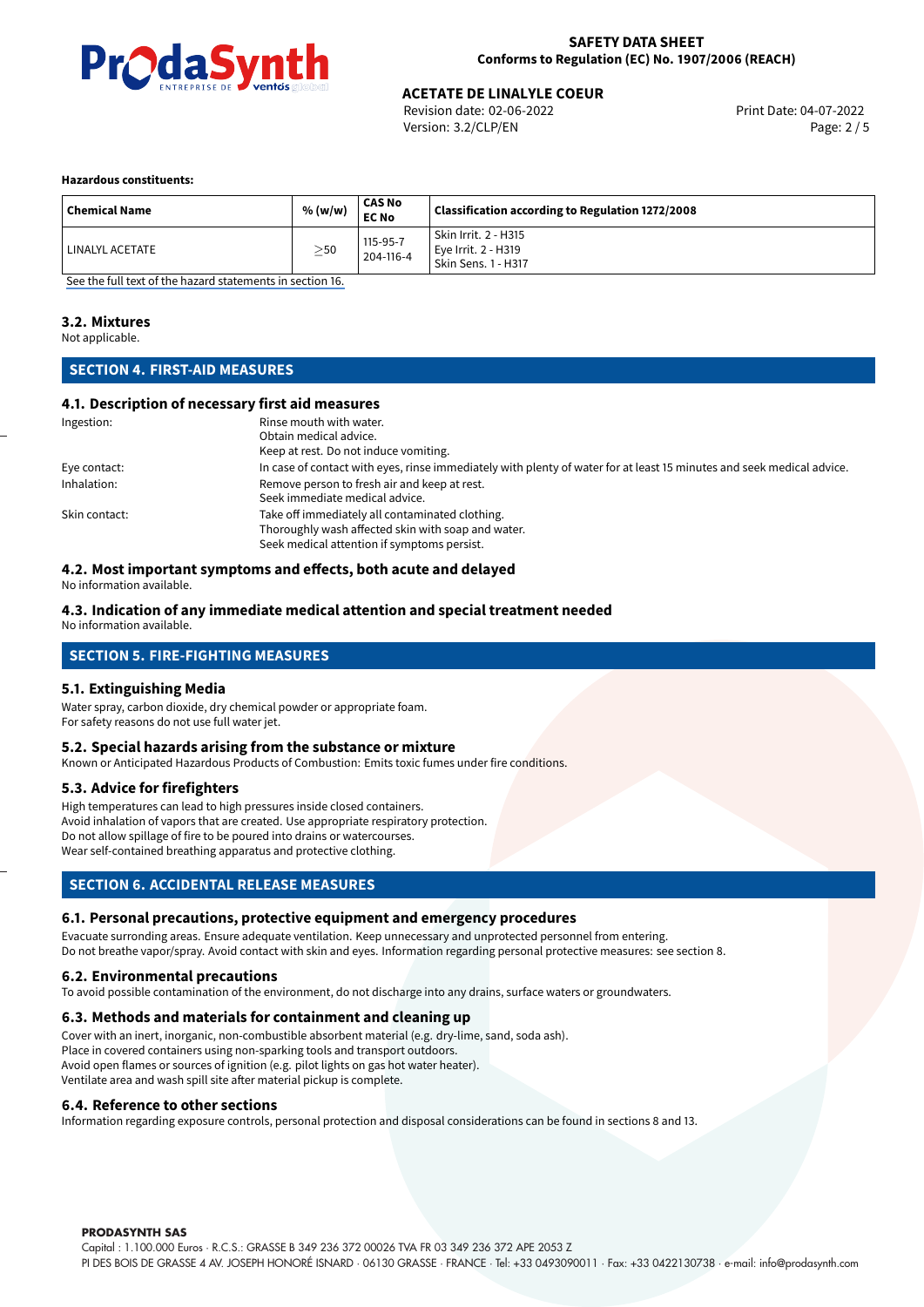

Revision date: 02-06-2022 Version: 3.2/CLP/EN Page: 3 / 5

#### **SECTION 7. HANDLING AND STORAGE**

#### **7.1. Precautions for safe handling**

Do not store or handle this material near food or drinking water. Do not smoke. Avoid contact with the eyes, skin and clothing. Wear protective clothing and use glasses. Observe the rules of safety and hygiene at work. Keep in the original container or an alternative made from a compatible material.

### **7.2. Conditions for safe storage, including any incompatibilities**

Store in tightly closed and preferably full containers in a cool, dry and ventilated area, protected from light. Keep away from sources of ignition (e.g. hot surfaces, sparks, flame and static discharges). Keep away from incompatible materials (see section 10).

#### **7.3. Specific end use(s)**

No information available.

#### **SECTION 8. EXPOSURE CONTROLS AND PERSONAL PROTECTION**

#### **8.1. Control parameters**

Components with occupational exposure limits: None known.

#### **8.2. Exposure controls**

| Appropriate engineering controls: | Measures should be taken to prevent materials from being splashed into the body.                                                            |
|-----------------------------------|---------------------------------------------------------------------------------------------------------------------------------------------|
|                                   | Provide adequate ventilation, according to the conditions of use. Use a mechanical exhaust if required.                                     |
| Eye/Face protection:              | Chemical safety goggles are recommended. Wash contaminated goggles before reuse.                                                            |
| Hand Protection:                  | Chemical-resistant gloves are recommended. Wash contaminated gloves before reuse.                                                           |
| Body protection:                  | Personal protective equipment for the body should be selected based on the task being performed and the risks<br>involved.                  |
| <b>Respiratory Protection:</b>    | In case of insufficient ventilation, use suitable respiratory equipment.                                                                    |
| Environmental exposure controls:  | Emissions from ventilation or process equipment should be checked to ensure they comply with environmental<br>protection legislation.       |
|                                   | In some cases, filters or engineering modifications to the process equipment will be necessary to reduce emissions to<br>acceptable levels. |

#### **SECTION 9. PHYSICAL AND CHEMICAL PROPERTIES**

#### **9.1. Information on basic physical and chemical properties**

| Appearance:                            | Liquid                                      |
|----------------------------------------|---------------------------------------------|
| Colour:                                | Conforms to standard                        |
| Odour:                                 | Conforms to standard                        |
| Odour theshold:                        | Not determined                              |
| pH:                                    | Not determined                              |
| Melting point/freezing point:          | Not determined                              |
| Boling point/boiling range (°C):       | $208.5^{\circ}$ C                           |
| Flash point:                           | 94 °C                                       |
| Evaporation rate:                      | Not determined                              |
| Flammability:                          | Not determined                              |
| Lower flammability/Explosive limit:    | Not determined                              |
| Upper flammability/Explosive limit:    | Not determined                              |
| Vapour pressure:                       | Not determined                              |
| Vapour Density:                        | Not determined                              |
| Density:                               | $0,895-0,905$ g/mL (20°C)                   |
| Relative density:                      | $0,895 - 0,905(20^{\circ}C)$                |
| Water solubility:                      | NON MISCIBLE IN WATER - MISCIBLE IN ALCOHOL |
| Solubility in other solvents:          | SOLUBLE IN ETHANOL                          |
| Partition coefficient n-octanol/water: | Not determined                              |
| Auto-ignition temperature:             | Not determined                              |
| Decomposition temperature:             | Not determined                              |
| Viscosity, dynamic:                    | Not determined                              |
| Viscosity, kinematic:                  | Not determined                              |
| Explosive properties:                  | Not determined                              |
| Oxidising properties:                  | <b>NONE EXPECTED</b>                        |
|                                        |                                             |

#### **PRODASYNTH SAS**

Capital : 1.100.000 Euros · R.C.S.: GRASSE B 349 236 372 00026 TVA FR 03 349 236 372 APE 2053 Z PI DES BOIS DE GRASSE 4 AV. JOSEPH HONORÉ ISNARD · 06130 GRASSE · FRANCE · Tel: +33 0493090011 · Fax: +33 0422130738 · e-mail: info@prodasynth.com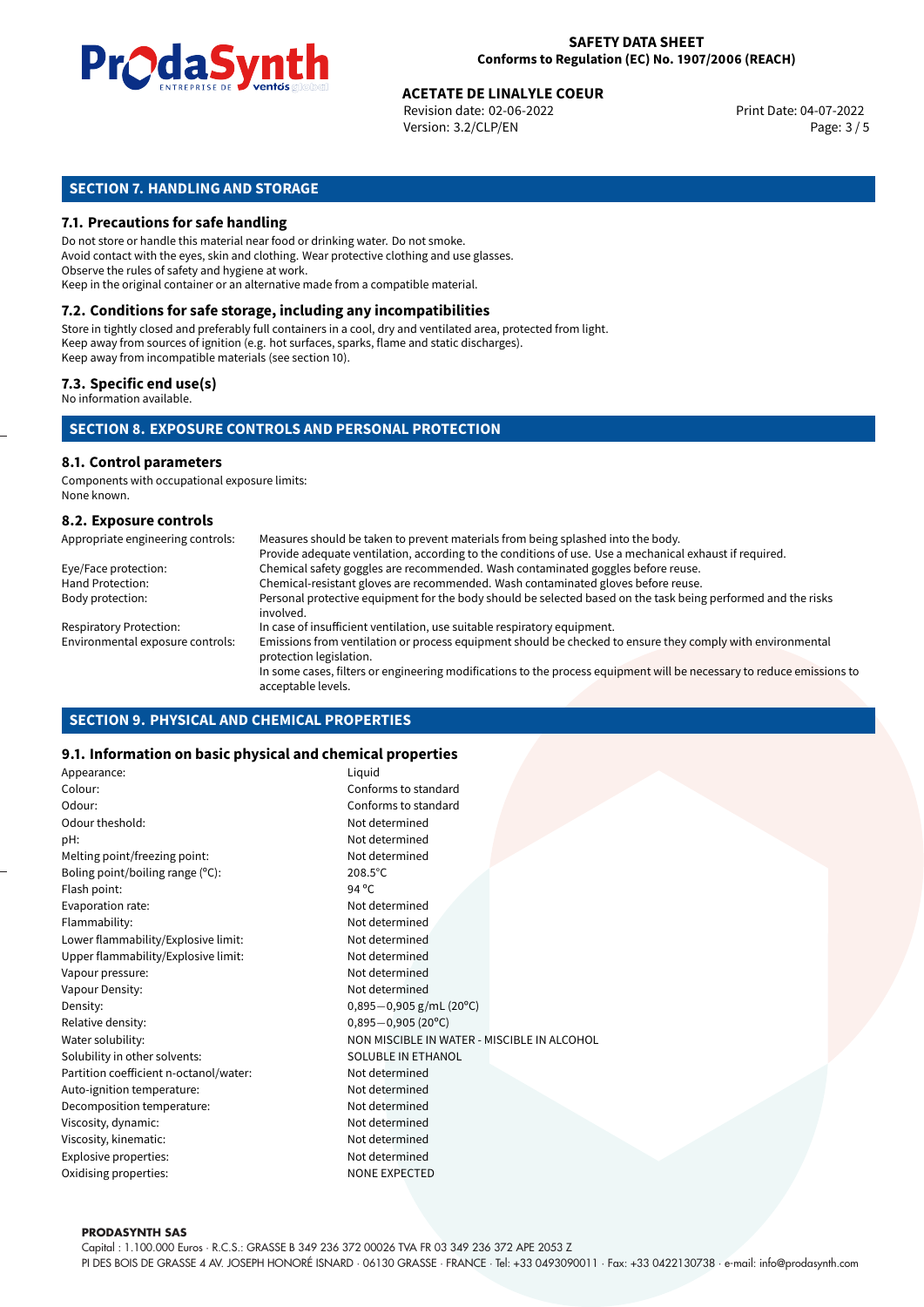

Revision date: 02-06-2022 Version: 3.2/CLP/EN Page: 4 / 5

#### **9.2. Other information**

No information available.

#### **SECTION 10. STABILITY AND REACTIVITY**

#### **10.1. Reactivity**

No hazardous reactions if stored and handled as prescribed/indicated.

#### **10.2. Chemical stability**

The product is stable if stored and handled as prescribed/indicated.

#### **10.3. Possibility of hazardous reactions**

No hazardous reactions if stored and handled as prescribed/indicated.

#### **10.4. Conditions to Avoid**

Conditions to Avoid: Excessive heat, flame or other ignition sources.

#### **10.5. Incompatible materials**

Avoid contact with strong acids and bases and oxidizing agents.

#### **10.6. Hazardous decomposition products**

During combustion may form carbon monoxide and unidentified organic compounds.

#### **SECTION 11. TOXICOLOGICAL INFORMATION**

#### **11.1. Information on hazard classes as defined in Regulation (EC) No 1272/2008**

| <b>Acute toxicity</b>             | Based on the data available, the criteria for classification are not met. |
|-----------------------------------|---------------------------------------------------------------------------|
| Skin corrosion/irritation         | Causes skin irritation.                                                   |
| Serious eye damage/irritation     | Causes serious eye irritation.                                            |
| Respiratory or skin sensitisation | May cause an allergic skin reaction.                                      |
| Germ cell mutagenicity            | Based on the data available, the criteria for classification are not met. |
| <b>Carcinogenicity</b>            | Based on the data available, the criteria for classification are not met. |
| Reproductive toxicity             | Based on the data available, the criteria for classification are not met. |
| STOT-single exposure              | Based on the data available, the criteria for classification are not met. |
| <b>STOT-repeated exposure</b>     | Based on the data available, the criteria for classification are not met. |
| <b>Aspiration hazard</b>          | Based on the data available, the criteria for classification are not met. |

#### **SECTION 12. ECOLOGICAL INFORMATION**

#### **12.1. Toxicity**

**Assessment:**

Based on the data available, the criteria for classification are not met. **Experimental/calculated data:** No information available.

#### **12.2. Persistence and degradability**

No information available.

#### **12.3. Bioaccumulative potential**

No information available.

#### **12.4. Soil mobility**

No information available.

#### **12.5. Results of PBT and vPvB assessment**

No information available.

#### **12.6. Other adverse effects**

See also sections 6, 7, 13 and 15 Do not allow to get into waste water or waterways.

#### **SECTION 13. DISPOSAL CONSIDERATIONS**

#### **13.1. Waste treatment methods**

Dispose of in accordance with national and local environmental regulations.

#### **PRODASYNTH SAS**

Capital : 1.100.000 Euros · R.C.S.: GRASSE B 349 236 372 00026 TVA FR 03 349 236 372 APE 2053 Z PI DES BOIS DE GRASSE 4 AV. JOSEPH HONORÉ ISNARD · 06130 GRASSE · FRANCE · Tel: +33 0493090011 · Fax: +33 0422130738 · e-mail: info@prodasynth.com